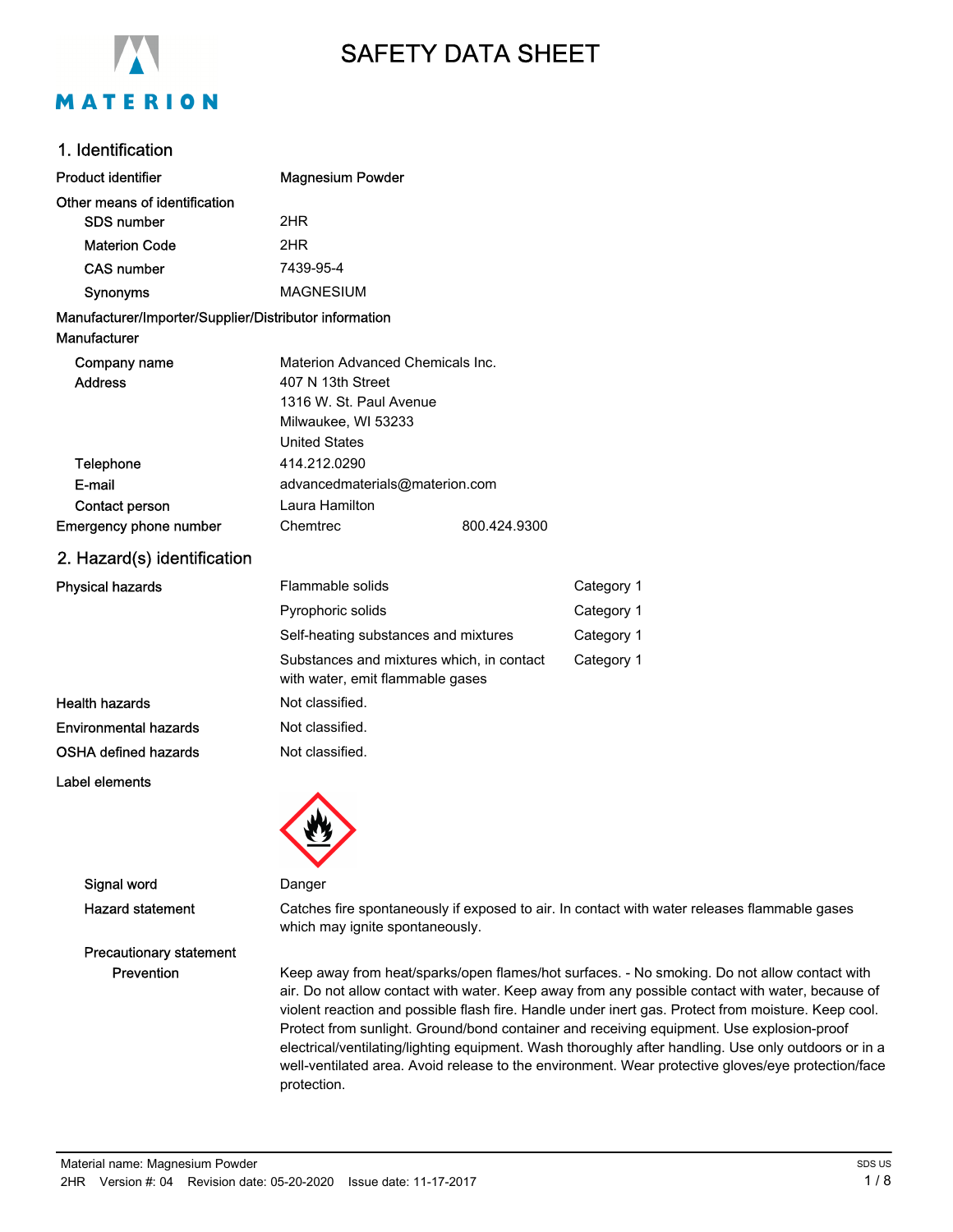| Response                                     | Specific treatment (see this label). If skin irritation occurs: Get medical advice/attention. Brush off<br>loose particles from skin. Immerse in cool water/wrap in wet bandages. If eye irritation persists:<br>Get medical advice/attention. Take off contaminated clothing and wash before reuse. In case of<br>fire: Use appropriate media to extinguish. |
|----------------------------------------------|---------------------------------------------------------------------------------------------------------------------------------------------------------------------------------------------------------------------------------------------------------------------------------------------------------------------------------------------------------------|
| Storage                                      | Store in a dry place. Store in a closed container. Store in a well-ventilated place. Keep container<br>tightly closed. Store locked up. Maintain air gap between stacks/pallets. Store away from other<br>materials. Store contents under appropriate liquid or inert gas.                                                                                    |
| <b>Disposal</b>                              | Dispose of contents/container in accordance with local/regional/national/international regulations.                                                                                                                                                                                                                                                           |
| Hazard(s) not otherwise<br>classified (HNOC) | None known.                                                                                                                                                                                                                                                                                                                                                   |
| Supplemental information                     | For further information, please contact the Product Stewardship Department at +1.800.862.4118.                                                                                                                                                                                                                                                                |

# 3. Composition/information on ingredients

**Substances** 

| Chemical name                                                                | Common name and synonyms                                                                                                                                                                                                                                  | <b>CAS number</b> | %   |
|------------------------------------------------------------------------------|-----------------------------------------------------------------------------------------------------------------------------------------------------------------------------------------------------------------------------------------------------------|-------------------|-----|
| Magnesium Powder                                                             | <b>MAGNESIUM</b>                                                                                                                                                                                                                                          | 7439-95-4         | 100 |
| 4. First-aid measures                                                        |                                                                                                                                                                                                                                                           |                   |     |
| Inhalation                                                                   | Remove victim to fresh air and keep at rest in a position comfortable for breathing. Call a POISON<br>CENTER or doctor/physician if you feel unwell.                                                                                                      |                   |     |
| <b>Skin contact</b>                                                          | Brush off loose particles from skin. Immerse in cool water/wrap in wet bandages. Remove<br>contaminated clothing. Wash off with soap and plenty of water. If skin irritation occurs: Get medical<br>advice/attention.                                     |                   |     |
| Eye contact                                                                  | Do not rub eyes. Rinse cautiously with water for several minutes. Remove contact lenses, if<br>present and easy to do. Continue rinsing. Get medical attention if irritation develops and persists.                                                       |                   |     |
| Ingestion                                                                    | Rinse mouth. Call a POISON CENTER or doctor/physician if you feel unwell.                                                                                                                                                                                 |                   |     |
| Most important<br>symptoms/effects, acute and<br>delayed                     | Irritation of eyes and mucous membranes.                                                                                                                                                                                                                  |                   |     |
| Indication of immediate medical<br>attention and special treatment<br>needed | Provide general supportive measures and treat symptomatically. Thermal burns: Flush with water<br>immediately. While flushing, remove clothes which do not adhere to affected area. Call an<br>ambulance. Continue flushing during transport to hospital. |                   |     |
| <b>General information</b>                                                   | If you feel unwell, seek medical advice (show the label where possible). Ensure that medical<br>personnel are aware of the material(s) involved, and take precautions to protect themselves. Wash<br>contaminated clothing before reuse.                  |                   |     |
| 5. Fire-fighting measures                                                    |                                                                                                                                                                                                                                                           |                   |     |
| Suitable extinguishing media                                                 | Foam. Dry chemical powder. Dry sand. Carbon dioxide (CO2). Dry chemical, soda ash, lime or<br>DRY sand.                                                                                                                                                   |                   |     |
| Unsuitable extinguishing media                                               | Water. Do not use water jet as an extinguisher, as this will spread the fire.                                                                                                                                                                             |                   |     |
| Specific hazards arising from<br>the chemical                                | Spontaneously flammable in air. In contact with water releases flammable gases which may ignite<br>spontaneously. During fire, gases hazardous to health may be formed.                                                                                   |                   |     |
| Special protective equipment<br>and precautions for firefighters             | Self-contained breathing apparatus and full protective clothing must be worn in case of fire.                                                                                                                                                             |                   |     |
| <b>Fire fighting</b><br>equipment/instructions                               | In case of fire and/or explosion do not breathe fumes. Move containers from fire area if you can do<br>so without risk. Do not get water inside container. Water runoff can cause environmental damage.                                                   |                   |     |
| Specific methods                                                             | Use standard firefighting procedures and consider the hazards of other involved materials.                                                                                                                                                                |                   |     |
| General fire hazards                                                         | Catches fire spontaneously if exposed to air. Flammable solid. Self-heating; may catch fire. In<br>contact with water releases flammable gases which may ignite spontaneously.                                                                            |                   |     |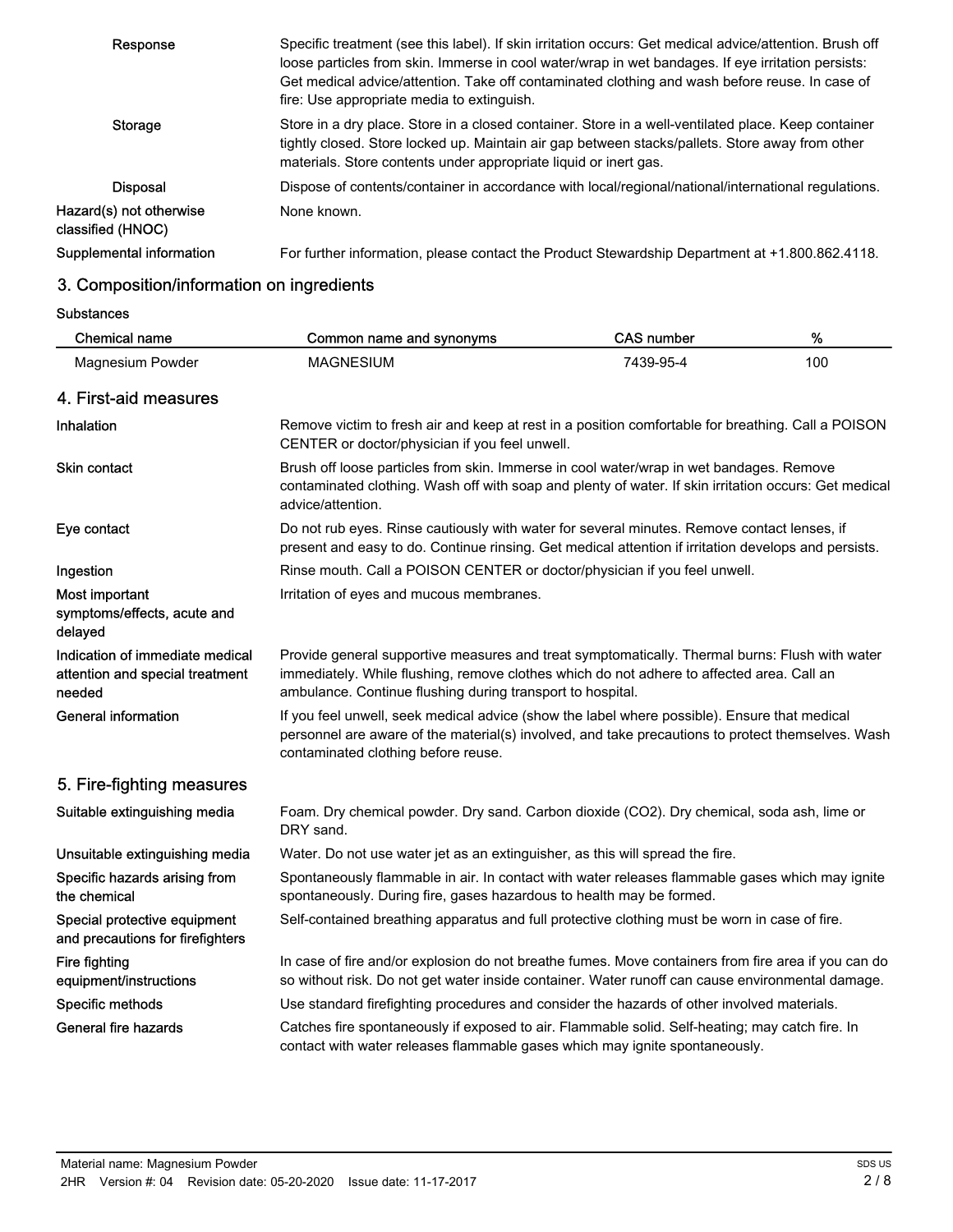## 6. Accidental release measures

| Personal precautions, protective<br>equipment and emergency<br>procedures | Keep unnecessary personnel away. Keep people away from and upwind of spill/leak. Keep out of<br>low areas. Eliminate all ignition sources (no smoking, flares, sparks, or flames in immediate area).<br>Wear appropriate protective equipment and clothing during clean-up. Do not touch damaged<br>containers or spilled material unless wearing appropriate protective clothing. Ventilate closed<br>spaces before entering them. Local authorities should be advised if significant spillages cannot be<br>contained.                                                                                                                                                                                                                                                                                                                 |
|---------------------------------------------------------------------------|------------------------------------------------------------------------------------------------------------------------------------------------------------------------------------------------------------------------------------------------------------------------------------------------------------------------------------------------------------------------------------------------------------------------------------------------------------------------------------------------------------------------------------------------------------------------------------------------------------------------------------------------------------------------------------------------------------------------------------------------------------------------------------------------------------------------------------------|
| Methods and materials for<br>containment and cleaning up                  | ELIMINATE all ignition sources (no smoking, flares, sparks or flames in immediate area). Do not<br>get water on spilled substance or inside containers. Keep combustibles (wood, paper, oil, etc.)<br>away from spilled material. Take precautionary measures against static discharge. Use only<br>non-sparking tools. Neutralize with lime or soda ash. Collect spillage. Prevent entry into<br>waterways, sewer, basements or confined areas. Stop the flow of material, if this is without risk.                                                                                                                                                                                                                                                                                                                                     |
|                                                                           | Large Spills: Wet down with water and dike for later disposal. Shovel the material into waste<br>container. Following product recovery, flush area with water.                                                                                                                                                                                                                                                                                                                                                                                                                                                                                                                                                                                                                                                                           |
|                                                                           | Small Spills: Sweep up or vacuum up spillage and collect in suitable container for disposal.                                                                                                                                                                                                                                                                                                                                                                                                                                                                                                                                                                                                                                                                                                                                             |
|                                                                           | Never return spills to original containers for re-use.                                                                                                                                                                                                                                                                                                                                                                                                                                                                                                                                                                                                                                                                                                                                                                                   |
| <b>Environmental precautions</b>                                          | Avoid release to the environment. Contact local authorities in case of spillage to drain/aquatic<br>environment. Do not contaminate water. Avoid discharge into drains, water courses or onto the<br>ground.                                                                                                                                                                                                                                                                                                                                                                                                                                                                                                                                                                                                                             |
| 7. Handling and storage                                                   |                                                                                                                                                                                                                                                                                                                                                                                                                                                                                                                                                                                                                                                                                                                                                                                                                                          |
| Precautions for safe handling                                             | Do not allow contact with air. Open container carefully and only in a dry, oxygen-free or inert<br>atmosphere. Keep away from any possible contact with water, because of violent reaction and<br>possible flash fire. Handle under inert gas. Provide adequate precautions, such as electrical<br>grounding and bonding, or inert atmospheres. Do not handle, store or open near an open flame,<br>sources of heat or sources of ignition. Protect material from direct sunlight. When using do not<br>smoke. Explosion-proof general and local exhaust ventilation. Keep cool. Avoid contact with skin.<br>Avoid contact with eyes. Wear appropriate personal protective equipment. Wash hands thoroughly<br>after handling. Avoid release to the environment. Do not empty into drains. Observe good<br>industrial hygiene practices. |
| Conditions for safe storage,<br>including any incompatibilities           | Keep away from heat, sparks and open flame. Store in a cool, dry place out of direct sunlight.<br>Store in original tightly closed container. Store in a well-ventilated place. Store in a dry place. Store<br>away from other materials. Never allow product to get in contact with water during storage.<br>Maintain air gap between stacks/pallets. Keep in an area equipped with sprinklers.                                                                                                                                                                                                                                                                                                                                                                                                                                         |
| 8. Exposure controls/personal protection                                  |                                                                                                                                                                                                                                                                                                                                                                                                                                                                                                                                                                                                                                                                                                                                                                                                                                          |
| Occupational exposure limits                                              | This substance has no PEL, TLV, or other recommended exposure limit.                                                                                                                                                                                                                                                                                                                                                                                                                                                                                                                                                                                                                                                                                                                                                                     |
| <b>Biological limit values</b>                                            | No biological exposure limits noted for the ingredient(s).                                                                                                                                                                                                                                                                                                                                                                                                                                                                                                                                                                                                                                                                                                                                                                               |
| Appropriate engineering controls                                          | Ventilate as needed to control airborne dust. Use explosion-proof ventilation equipment if airborne<br>dust levels are high.<br>Good general ventilation (typically 10 air changes per hour) should be used. Ventilation rates<br>should be matched to conditions. If applicable, use process enclosures, local exhaust ventilation,<br>or other engineering controls to maintain airborne levels below recommended exposure limits. If<br>exposure limits have not been established, maintain airborne levels to an acceptable level.<br>Provide eyewash station.                                                                                                                                                                                                                                                                       |
| Eye/face protection                                                       | Individual protection measures, such as personal protective equipment<br>Wear eye/face protection. Wear safety glasses with side shields (or goggles).                                                                                                                                                                                                                                                                                                                                                                                                                                                                                                                                                                                                                                                                                   |
| Skin protection<br>Hand protection                                        | Wear appropriate chemical resistant gloves. Suitable gloves can be recommended by the glove<br>supplier.                                                                                                                                                                                                                                                                                                                                                                                                                                                                                                                                                                                                                                                                                                                                 |
| Other                                                                     | Wear suitable protective clothing.                                                                                                                                                                                                                                                                                                                                                                                                                                                                                                                                                                                                                                                                                                                                                                                                       |
| <b>Respiratory protection</b>                                             | In case of insufficient ventilation, wear suitable respiratory equipment.                                                                                                                                                                                                                                                                                                                                                                                                                                                                                                                                                                                                                                                                                                                                                                |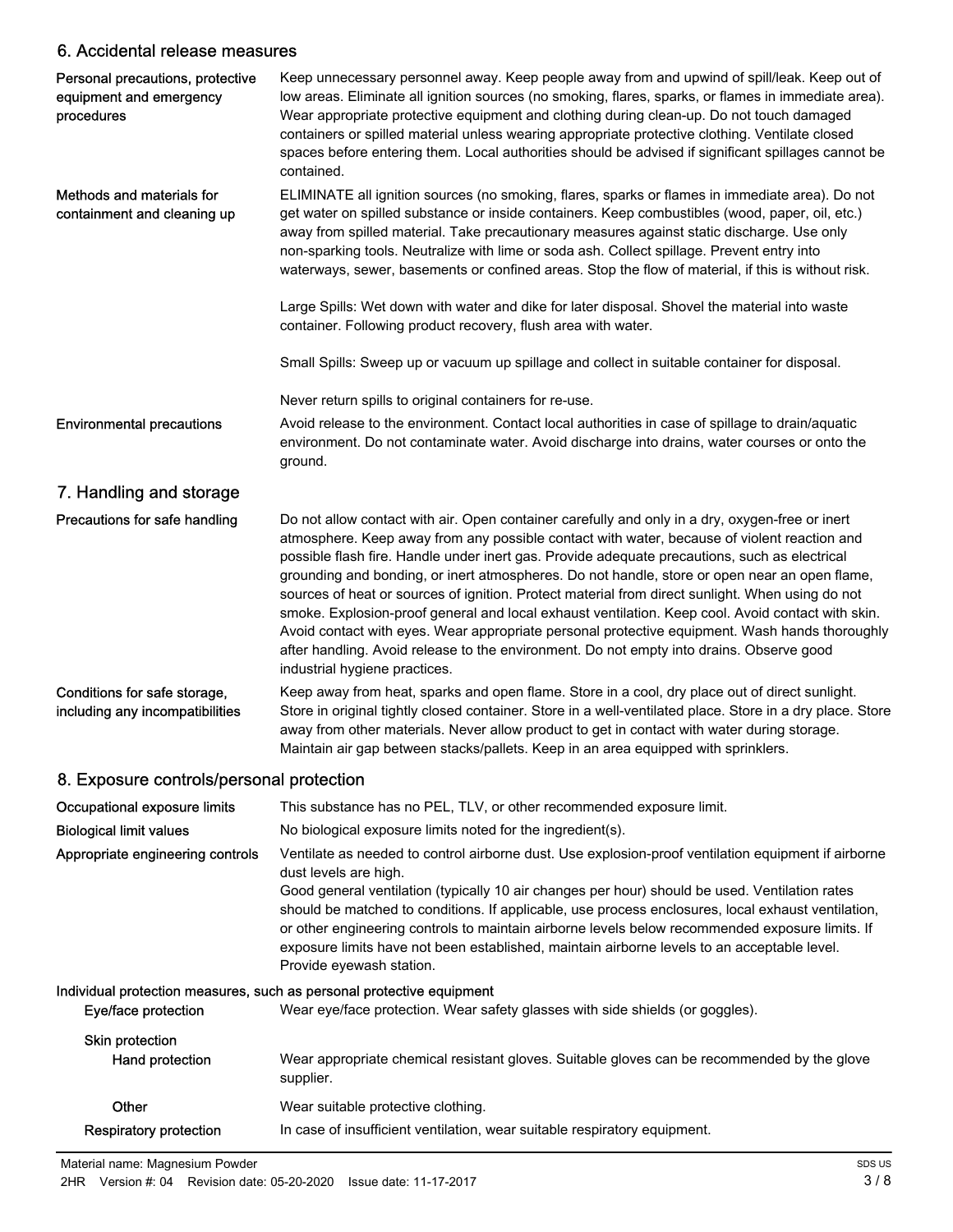Thermal hazards **Wear appropriate thermal protective clothing**, when necessary.

General hygiene considerations

When using do not smoke. Keep away from food and drink. Always observe good personal hygiene measures, such as washing after handling the material and before eating, drinking, and/or smoking.

#### 9. Physical and chemical properties

| Appearance                                        |                                         |
|---------------------------------------------------|-----------------------------------------|
| <b>Physical state</b>                             | Solid.                                  |
| Form                                              | Solid.                                  |
| Color                                             | Not available.                          |
| Odor                                              | Not available.                          |
| <b>Odor threshold</b>                             | Not available.                          |
| рH                                                | Not available.                          |
| Melting point/freezing point                      | 1203.8 °F (651 °C)                      |
| Initial boiling point and boiling<br>range        | 2012 °F (1100 °C)                       |
| Flash point                                       | 932.0 °F (500.0 °C)                     |
| <b>Evaporation rate</b>                           | Not available.                          |
| Flammability (solid, gas)                         | Flammable solid.                        |
| Upper/lower flammability or explosive limits      |                                         |
| <b>Flammability limit - lower</b><br>$(\% )$      | Not available.                          |
| <b>Flammability limit - upper</b><br>(%)          | Not available.                          |
| Explosive limit - lower (%)                       | Not available.                          |
| Explosive limit - upper (%)                       | Not available.                          |
| Vapor pressure                                    | < 0.0000001 kPa (77 °F (25 °C))         |
| Vapor density                                     | Not available.                          |
| <b>Relative density</b>                           | Not available.                          |
| Solubility(ies)                                   |                                         |
| Solubility (water)                                | Not available.                          |
| <b>Partition coefficient</b><br>(n-octanol/water) | Not available.                          |
| Auto-ignition temperature                         | 883 °F (472.78 °C)                      |
| <b>Decomposition temperature</b>                  | Not available.                          |
| <b>Viscosity</b>                                  | Not available.                          |
| Other information                                 |                                         |
| <b>Density</b>                                    | 1.74 g/cm3 estimated at 20 $^{\circ}$ C |
| <b>Dynamic viscosity</b>                          | $1.25$ mPa.s                            |
| <b>Explosive properties</b>                       | Not explosive.                          |
| Kinematic viscosity                               | 0.7193 mm <sup>2</sup> /s estimated     |
| Molecular formula                                 | Mg                                      |
| Molecular weight                                  | 24.3 g/mol                              |
| <b>Oxidizing properties</b>                       | Not oxidizing.                          |
| Specific gravity                                  | 1.74 at 20 °C                           |
| Surface tension                                   | 563 mN/m (68 °F (20 °C))                |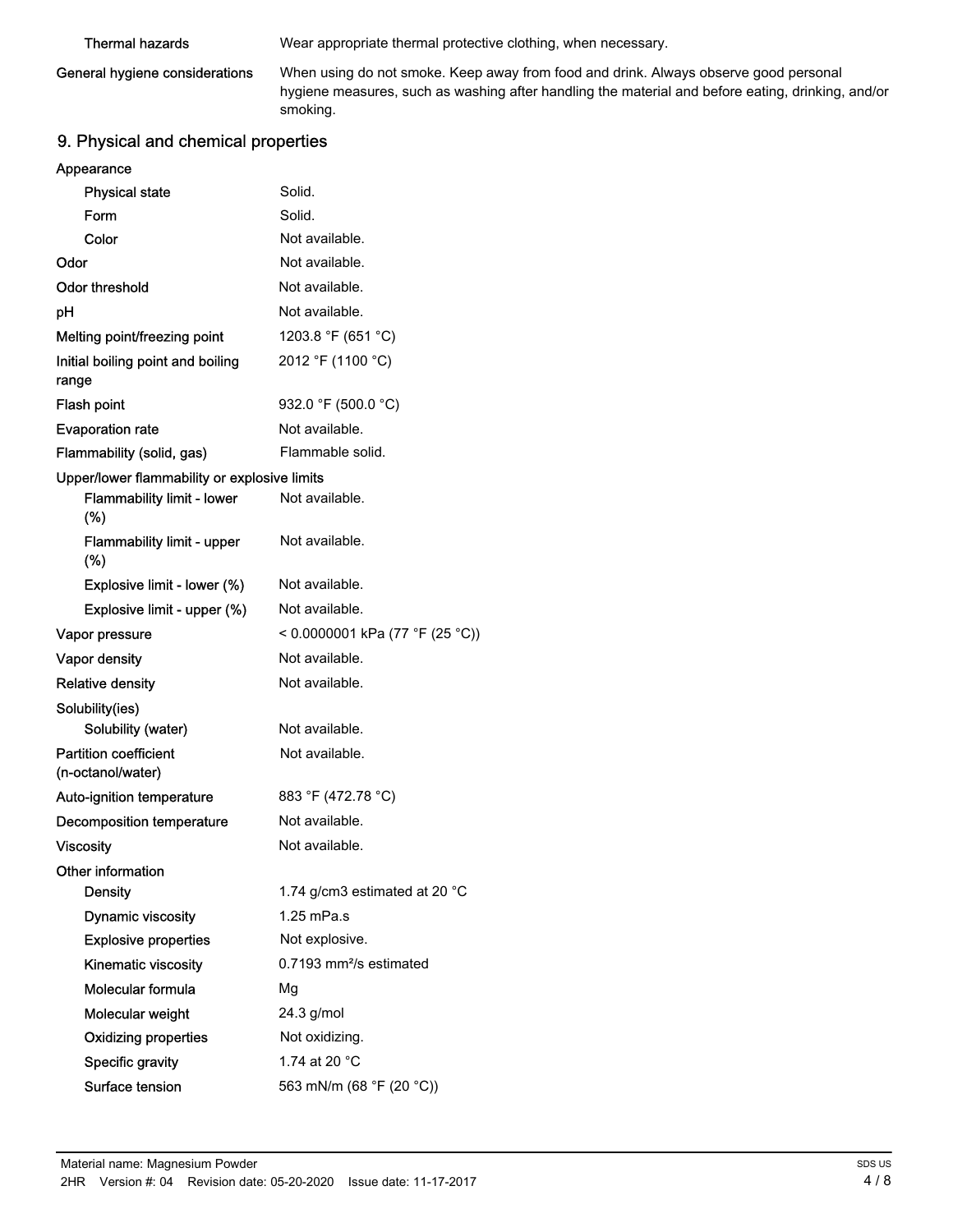### 10. Stability and reactivity

| Reactivity                            | In contact with water releases flammable gas.                                                                                                                                                    |
|---------------------------------------|--------------------------------------------------------------------------------------------------------------------------------------------------------------------------------------------------|
| <b>Chemical stability</b>             | Material is stable under normal conditions.                                                                                                                                                      |
| Possibility of hazardous<br>reactions | Not available.                                                                                                                                                                                   |
| Conditions to avoid                   | Avoid heat, sparks, open flames and other ignition sources. Exposure to moisture. Exposure to air.<br>Contact with water liberates flammable gas. Moisture. Contact with incompatible materials. |
| Incompatible materials                | Air. Strong oxidizing agents. Combustible material.                                                                                                                                              |
| Hazardous decomposition<br>products   | Hydrogen chloride.                                                                                                                                                                               |

# 11. Toxicological information

# Information on likely routes of exposure

| Inhalation                                                                         | May cause irritation to the respiratory system.                                                                                                                                           |
|------------------------------------------------------------------------------------|-------------------------------------------------------------------------------------------------------------------------------------------------------------------------------------------|
| <b>Skin contact</b>                                                                | Causes skin irritation.                                                                                                                                                                   |
| Eye contact                                                                        | Causes serious eye irritation.                                                                                                                                                            |
| Ingestion                                                                          | Due to lack of data the classification is not possible.                                                                                                                                   |
| Symptoms related to the<br>physical, chemical and<br>toxicological characteristics | Irritant effects.                                                                                                                                                                         |
| Information on toxicological effects                                               |                                                                                                                                                                                           |
| <b>Acute toxicity</b>                                                              | May cause respiratory irritation.                                                                                                                                                         |
| Skin corrosion/irritation                                                          | Causes skin irritation.                                                                                                                                                                   |
| Serious eye damage/eye<br>irritation                                               | Causes serious eye irritation.                                                                                                                                                            |
| Respiratory or skin sensitization                                                  |                                                                                                                                                                                           |
| <b>Respiratory sensitization</b>                                                   | Due to lack of data the classification is not possible.                                                                                                                                   |
| <b>Skin sensitization</b>                                                          | Due to lack of data the classification is not possible.                                                                                                                                   |
| Germ cell mutagenicity                                                             | Due to lack of data the classification is not possible.                                                                                                                                   |
| Carcinogenicity                                                                    | This product is not considered to be a carcinogen by IARC, ACGIH, NTP, or OSHA.                                                                                                           |
| IARC Monographs. Overall Evaluation of Carcinogenicity                             |                                                                                                                                                                                           |
| Not listed.                                                                        |                                                                                                                                                                                           |
|                                                                                    | OSHA Specifically Regulated Substances (29 CFR 1910.1001-1052)                                                                                                                            |
| Not regulated.                                                                     |                                                                                                                                                                                           |
| Not listed.                                                                        | US. National Toxicology Program (NTP) Report on Carcinogens                                                                                                                               |
| Reproductive toxicity                                                              | Due to lack of data the classification is not possible.                                                                                                                                   |
| Specific target organ toxicity -                                                   | Respiratory tract irritation.                                                                                                                                                             |
| single exposure                                                                    |                                                                                                                                                                                           |
| Specific target organ toxicity -<br>repeated exposure                              | Due to lack of data the classification is not possible.                                                                                                                                   |
| <b>Aspiration hazard</b>                                                           | Due to lack of data the classification is not possible.                                                                                                                                   |
| 12. Ecological information                                                         |                                                                                                                                                                                           |
| Ecotoxicity                                                                        | Accumulation in aguatic organisms is expected. May cause long lasting harmful effects to aguatic<br>life. Contains a substance which causes risk of hazardous effects to the environment. |
| Persistence and degradability                                                      | No data is available on the degradability of this product.                                                                                                                                |
| <b>Bioaccumulative potential</b>                                                   | No data available.                                                                                                                                                                        |
| Mobility in soil                                                                   | No data available.                                                                                                                                                                        |

Material name: Magnesium Powder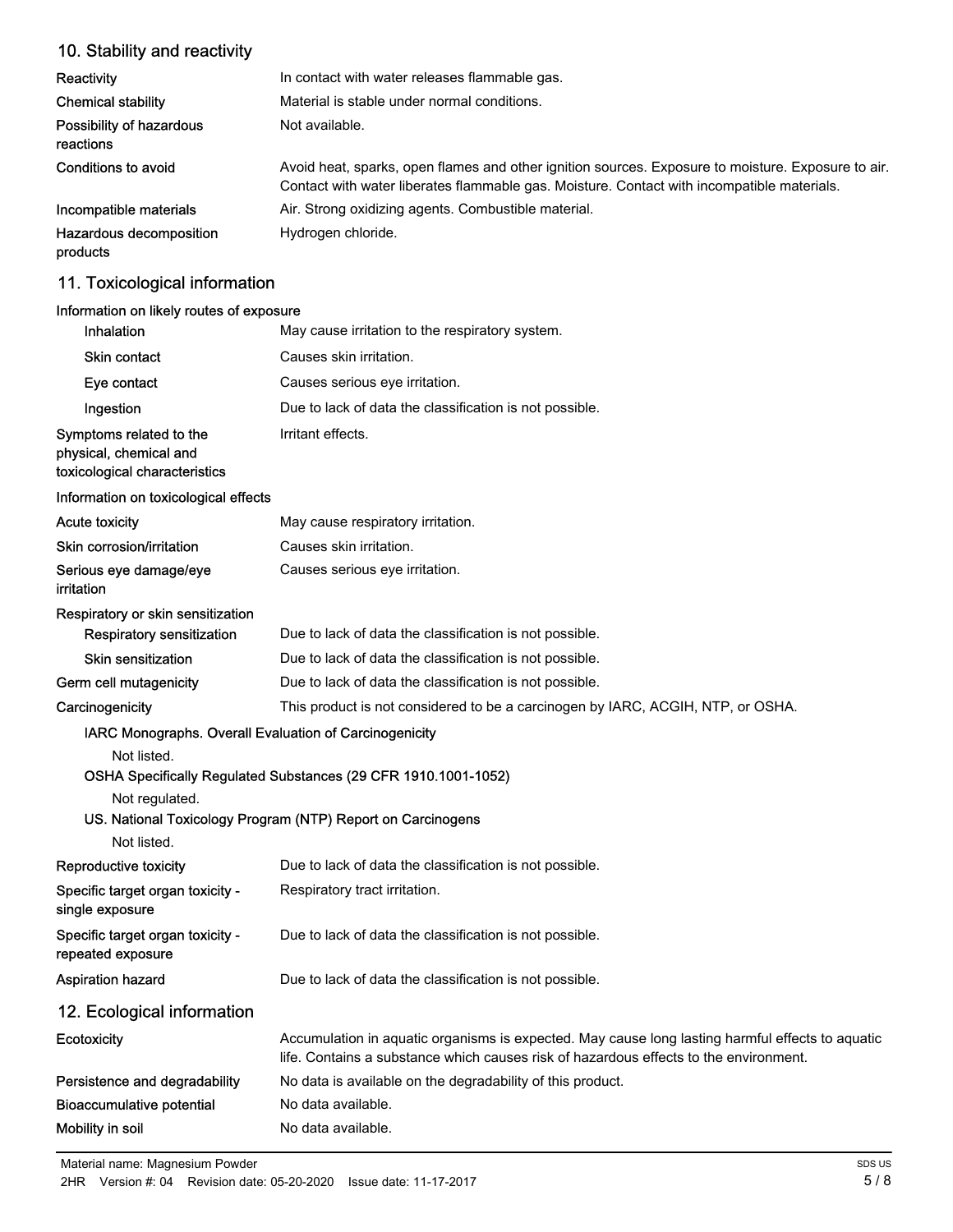| No other adverse environmental effects (e.g. ozone depletion, photochemical ozone creation<br>potential, endocrine disruption, global warming potential) are expected from this component.                                                                                                                                                                                |
|---------------------------------------------------------------------------------------------------------------------------------------------------------------------------------------------------------------------------------------------------------------------------------------------------------------------------------------------------------------------------|
|                                                                                                                                                                                                                                                                                                                                                                           |
| Consult authorities before disposal. This material and its container must be disposed of as<br>hazardous waste. Do not allow this material to drain into sewers/water supplies. Do not<br>contaminate ponds, waterways or ditches with chemical or used container. Dispose of<br>contents/container in accordance with local/regional/national/international regulations. |
| Dispose in accordance with all applicable regulations.                                                                                                                                                                                                                                                                                                                    |
| The waste code should be assigned in discussion between the user, the producer and the waste<br>disposal company.                                                                                                                                                                                                                                                         |
| Dispose of in accordance with local regulations. Empty containers or liners may retain some<br>product residues. This material and its container must be disposed of in a safe manner (see:<br>Disposal instructions).                                                                                                                                                    |
| Since emptied containers may retain product residue, follow label warnings even after container is<br>emptied. Empty containers should be taken to an approved waste handling site for recycling or<br>disposal.                                                                                                                                                          |
|                                                                                                                                                                                                                                                                                                                                                                           |

# 14. Transport information

### DOT

| <b>UN number</b>                | UN1418                                                                  |
|---------------------------------|-------------------------------------------------------------------------|
| UN proper shipping name         | TOXIC, FLAMMABLE, WATER REACTIVE (Magnesium powder)                     |
| Transport hazard class(es)      |                                                                         |
| <b>Class</b>                    | 4.3                                                                     |
| Subsidiary risk                 | 4.2                                                                     |
| Label(s)                        | 4.3, 4.2                                                                |
| Packing group                   | $\mathbf{H}$                                                            |
| Special precautions for user    | Read safety instructions, SDS and emergency procedures before handling. |
| <b>Special provisions</b>       | A19, B56, IB8, IP4, T1, TP33                                            |
| Packaging non bulk              | 213                                                                     |
| Packaging bulk                  | 241                                                                     |
| <b>IATA</b>                     |                                                                         |
| <b>UN number</b>                | <b>UN1418</b>                                                           |
| UN proper shipping name         | TOXIC, FLAMMABLE, WATER REACTIVE (Magnesium powder)                     |
| Transport hazard class(es)      |                                                                         |
| <b>Class</b>                    | 4.3                                                                     |
| Subsidiary risk                 | 4.2                                                                     |
| Packing group                   | $\mathbf{H}$                                                            |
| <b>Environmental hazards</b>    | No.                                                                     |
| Special precautions for user    | Not available.                                                          |
| Other information               |                                                                         |
| Passenger and cargo<br>aircraft | Allowed with restrictions.                                              |
| Cargo aircraft only             | Allowed with restrictions.                                              |
| <b>IMDG</b>                     |                                                                         |
| <b>UN number</b>                | <b>UN1418</b>                                                           |
| UN proper shipping name         | TOXIC, FLAMMABLE, WATER REACTIVE (Magnesium powder)                     |
| Transport hazard class(es)      |                                                                         |
| <b>Class</b>                    | 4.3                                                                     |
| Subsidiary risk                 | 4.2                                                                     |
| Packing group                   | Ш                                                                       |
| <b>Environmental hazards</b>    |                                                                         |
| Marine pollutant                | No.                                                                     |
| <b>EmS</b>                      | Not available.                                                          |
| Special precautions for user    | Not available.                                                          |
|                                 |                                                                         |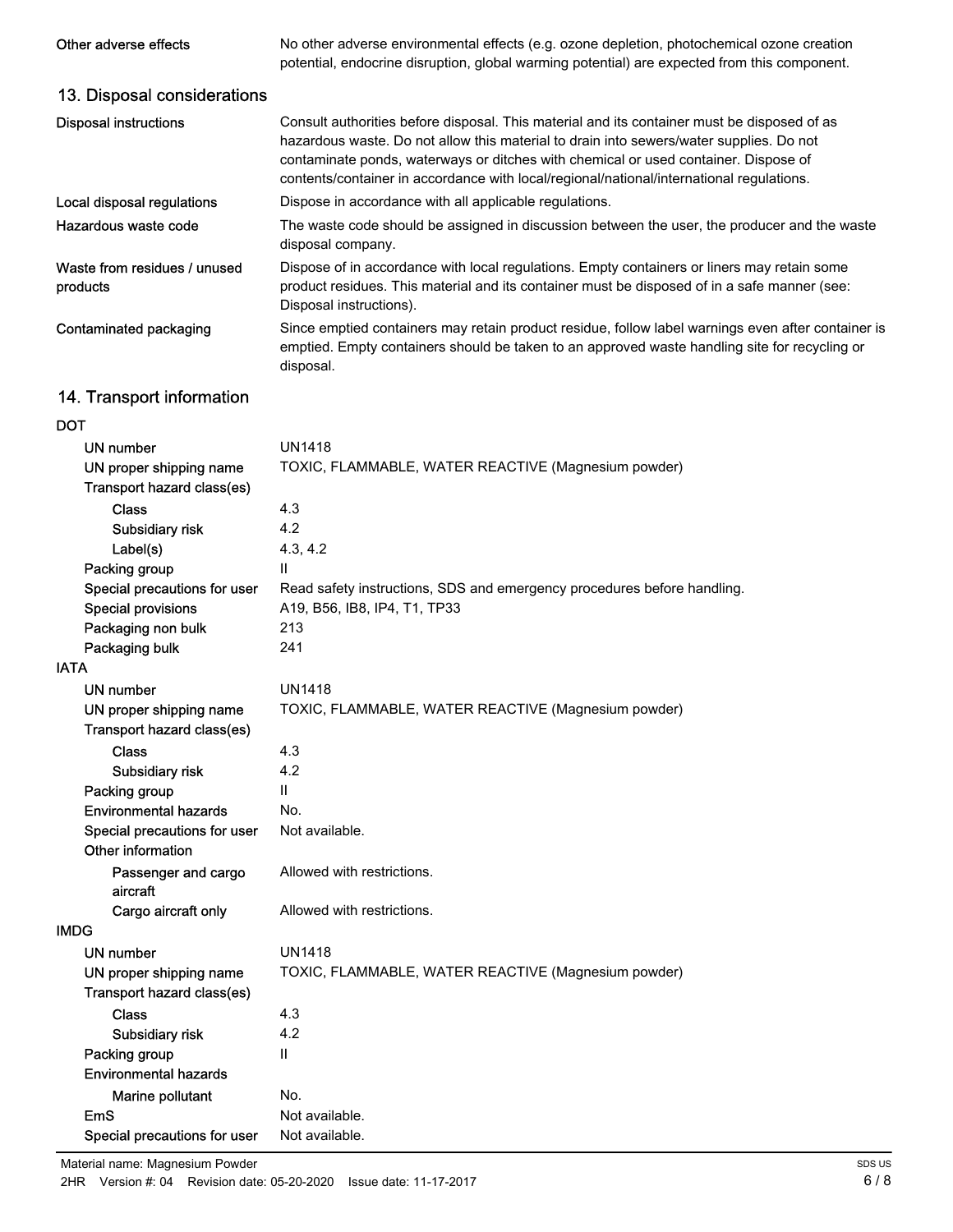

US federal regulations

CERCLA/SARA Hazardous Substances - Not applicable.

All components are on the U.S. EPA TSCA Inventory List. This product is a "Hazardous Chemical" as defined by the OSHA Hazard Communication Standard, 29 CFR 1910.1200.

#### Toxic Substances Control Act (TSCA)

#### TSCA Section 12(b) Export Notification (40 CFR 707, Subpt. D)

Not regulated.

#### CERCLA Hazardous Substance List (40 CFR 302.4)

Not listed.

#### SARA 304 Emergency release notification

#### Not regulated.

#### OSHA Specifically Regulated Substances (29 CFR 1910.1001-1052)

Not regulated.

#### Superfund Amendments and Reauthorization Act of 1986 (SARA)

#### SARA 302 Extremely hazardous substance

Not listed.

| SARA 311/312 Hazardous<br>chemical     | Yes                                                                                                                                          |
|----------------------------------------|----------------------------------------------------------------------------------------------------------------------------------------------|
| <b>Classified hazard</b><br>categories | Flammable (gases, aerosols, liquids, or solids)<br>Pyrophoric (liquid or solid)<br>Self-heating<br>In contact with water emits flammable gas |

#### SARA 313 (TRI reporting)

Not regulated.

#### Other federal regulations

# Clean Air Act (CAA) Section 112 Hazardous Air Pollutants (HAPs) List

Not regulated.

### Clean Air Act (CAA) Section 112(r) Accidental Release Prevention (40 CFR 68.130)

Not regulated.

### Safe Drinking Water Act Not regulated. (SDWA)